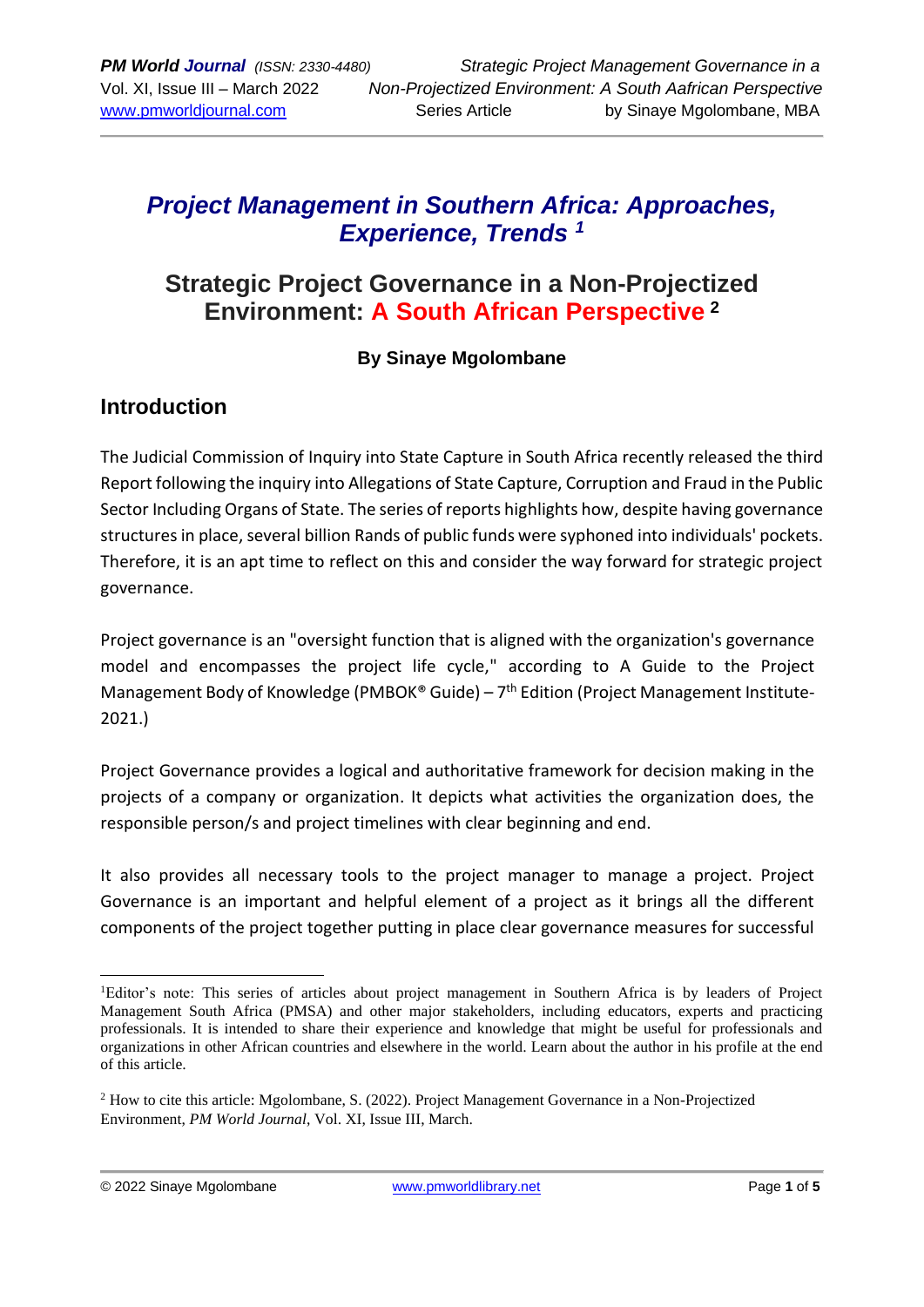implementation of the project led by the project manager.

Good project governance is the secret weapon of effective project-based organizations. The key element of project governance addresses how decisions, rights and accountabilities are disseminated and assigned between the project team, executives and the other key stakeholders.

It can be extensive and "heavy," with lots of bureaucracy, or "light," with minimal oversight. Managers should aim for the right level of governance for their environment and culture. Making sure your governance policies fit the purpose of the project is a key factor in ensuring that they are effective.

Project governance starts at the top. In large companies, this should include a commitment to the project governance guidelines from the company board of directors. The attitude and standards that are expected by the board members will filter down to the project steering committees (Steerco's), project management committees (Manco's), and teams.

#### **Benefits of Project Governance**

There are many benefits to project governance, including:

- Improving the company /organization's return on investment and tracking those investments effectively.
- Gaining buy-in for projects.
- Avoiding common causes for project failure by creating more opportunities to recognize them early in the process.
- Communicating more effectively.
- Introducing standardization across projects, making it easier to compare the performance.
- Minimizing project risks.
- Developing and motivating staff in a structured environment, and,
- Contributing meaningfully to the overall strategic intent of the organization.

## **How Can Project Governance be developed?**

The development of project governance starts with the project management life cycle that includes defined points for approval. These are points where the viability of the project is discussed, and a decision is made as to whether to continue with the work.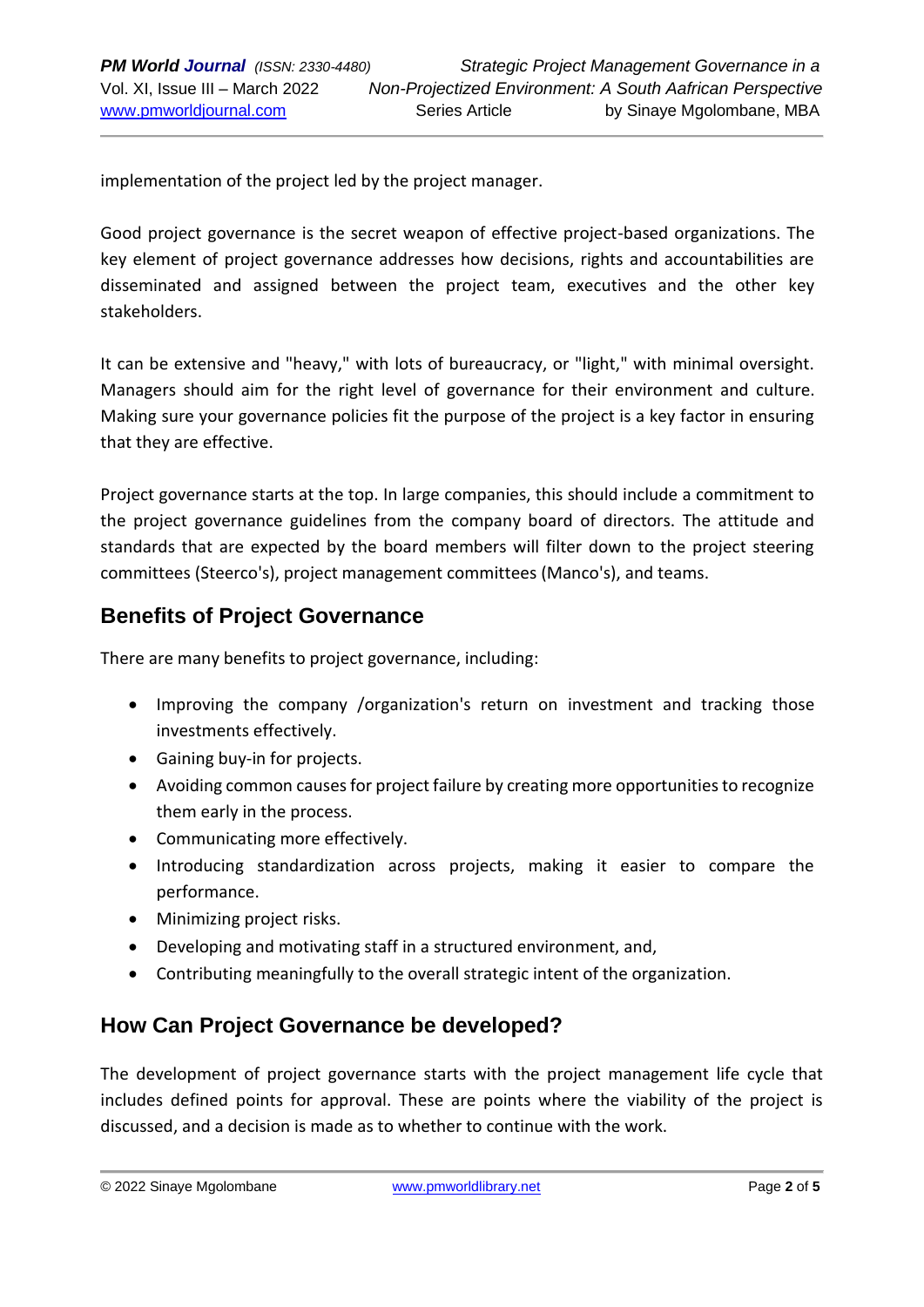Projects should have a clear business case, and business cases should have enough information to enable management teams to make the right decisions. Those decisions must be adequately documented and communicated.

People working on projects must have defined roles and responsibilities. Individuals that make up the project team must be experienced and qualified in their relevant roles. Processes and procedures should further enable project teams to review their project and to ask for independent support if required.

There should be a culture of continuous learning that allows project teams to continuously improve and to discuss lessons learned in a blame-free environment.

Stakeholders must be engaged, and they should trust the process. The governance of a project is linked to the governance structures in the organization overall.

The main aim of project governance is to ensure that projects are carried out in the right way, which is intrinsically tied to the financial governance at a corporate level, corporate risk management, and more.

Project governance should fit seamlessly into your current organizational processes. In other words, don't create a brand-new management process when you already have one that works in other areas. Use what currently exists and tweak corporate processes to make them suitable to use in a project environment.

## **Key Focus Areas of Project Governance**

Strategic project governance consists of various key focus areas, including:

- **Methodologies and processes:** These help you deliver work reliably and sustainably.
- **Knowledge management:** This is crucial for ensuring that the organization learns from project experience. Knowledge management is essential if you want to stop making the same mistakes multiple times.
- **Project management maturity:** As your organizational project management matures through experience, so will your ability to deliver successfully.
- **Senior-level buy-in:** The commitment to project governance starts at the top. If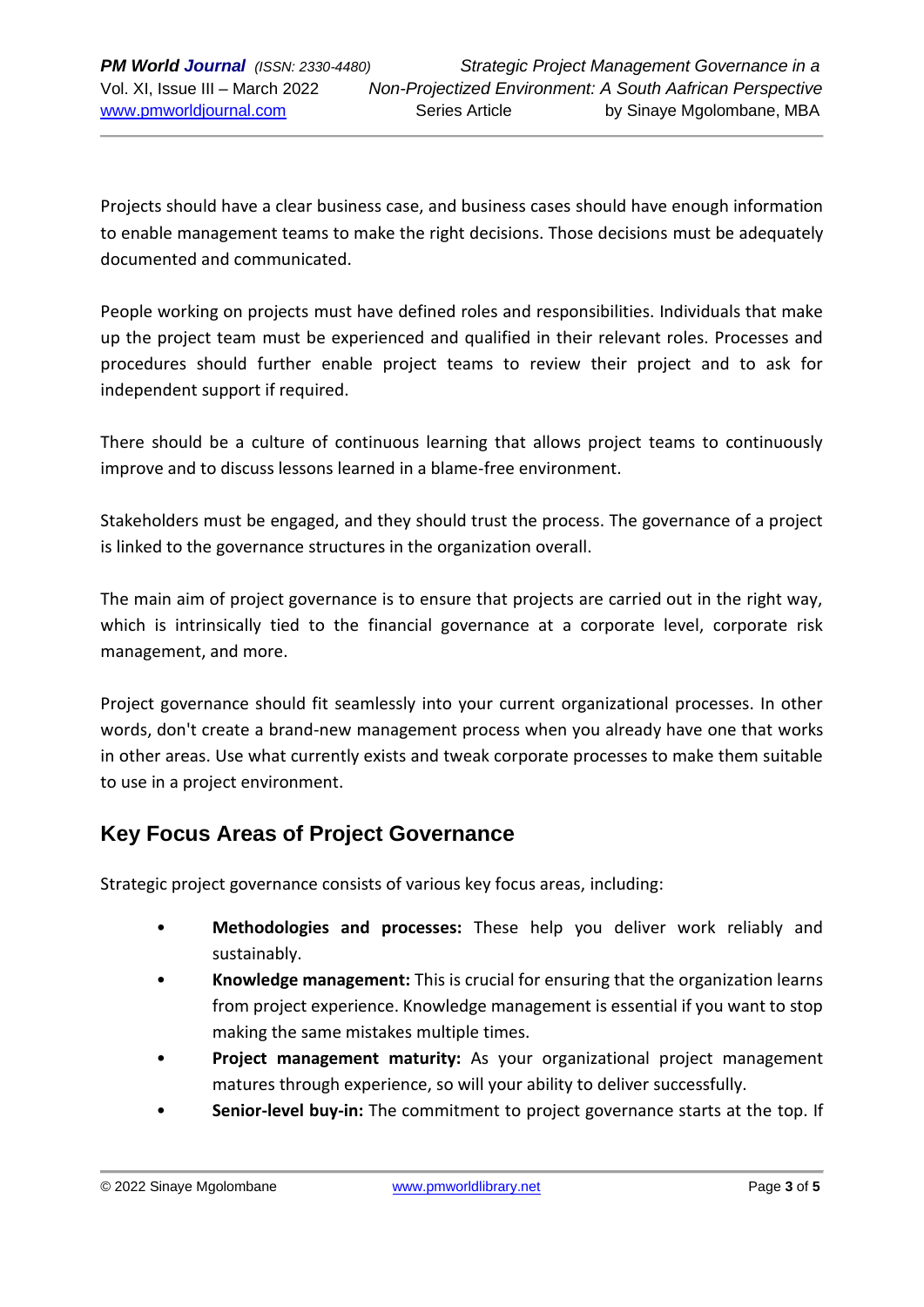you have management support, this will cascade down through all levels of the business and the approach to governance will be more sustainable.

• **Supportive culture:** A culture of support, not blame, will ensure project managers have the right environment in which to thrive. A supportive culture, led by the project management office or project director, will help project managers reach their goals and those of the project.

### **Conclusion**

According to Elizabeth Harrin, Good Project Governance has eight major characteristics. They are **participatory**; **consensus oriented**; **accountable**; **transparent**; **responsive**; **effective and efficient**; **equitable and inclusive**; and follows the **Rule of law**.

While good strategic project governance may not have prevented what transpired in recent years based on the State Capture reports, it may have identified and alerted wrongdoing much earlier.